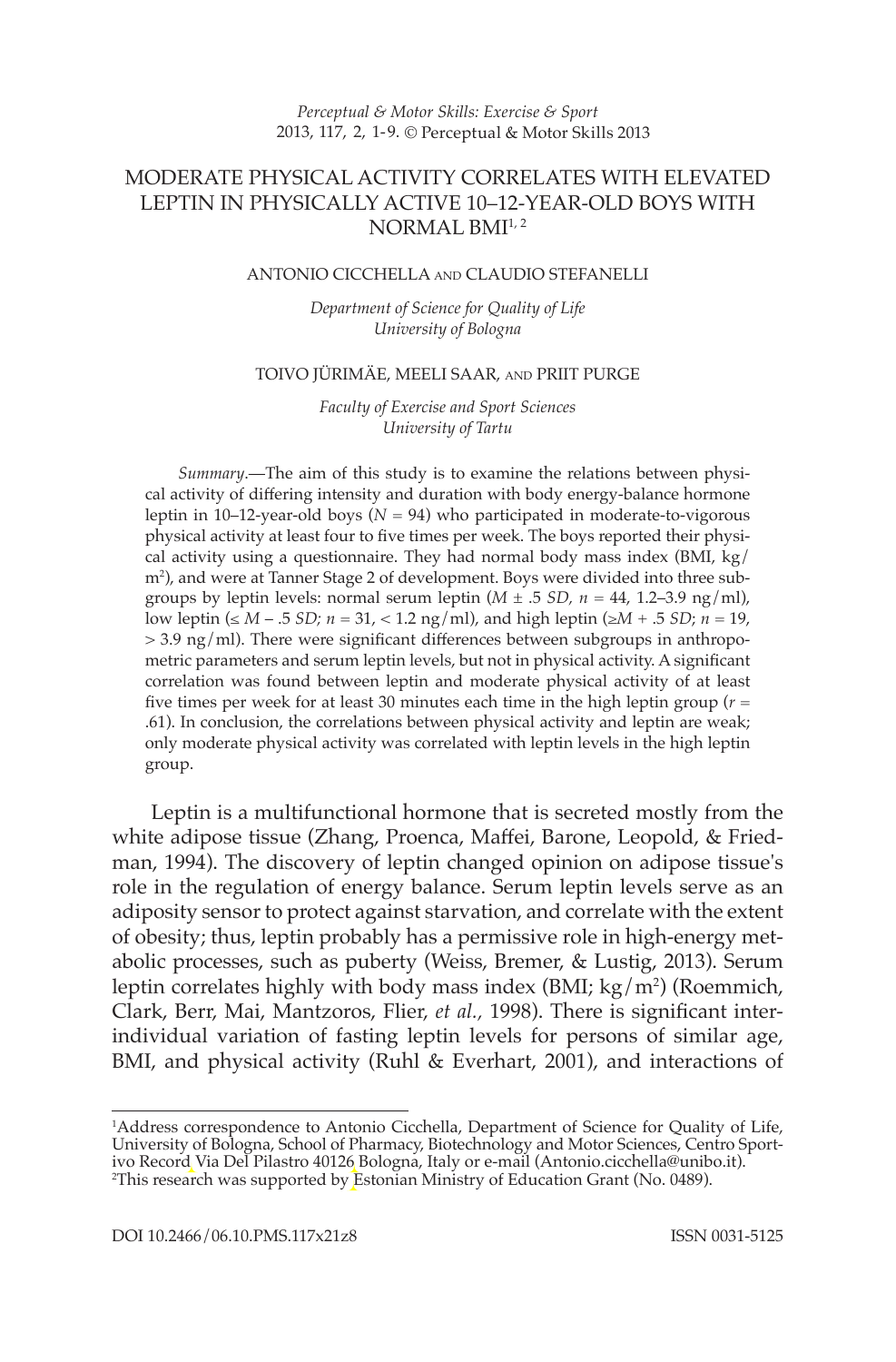genetic, dietary, environmental, and behavioural factors control leptin levels ( Torjman, 2001 ).

 Several studies have investigated the interactions between physical activity and leptin in obese children (Barbeau, Gutin, Litaker, Ramsey, Cannady, Allison, et al., 2003; Martinez-Gomez, Eisenmann, Gomez-Martinez, Veses, Romeo, Veiga, *et al.*, 2012). As a rule, different physical activity programmes (several weeks or months) decreased body-fat tissue mass and leptin levels ( Barbeau, *et al.,* 2003 ). Healthy children are recommended to undertake 30 to 60 minutes of moderate-to-vigorous physical activity (MVPA) each day ( Pate & O'Neill, 2012 ). As a rule, this consists of mandatory school physical education lessons and extra-curricular schoolorganised sport activities. The effect of physical activity on leptin might be modulated by the sympathoadrenal system, which has a significant function in energy balance (Nonogaki, 2000).

 Several studies have assessed the relationships between physical activity and leptin in non-obese peripubertal boys, but found conflicting results. Martinez-Gomez, *et al.* (2012) showed that vigorous physical activity (as measured by accelerometer) showed a significant inverse correlation with leptin in 13- to 14-year-olds. Negative (Romon, Lafay, Bresson, Oppert, Borys, Kettaneh, *et al.,* 2004 ), positive ( Salbe, Nicolson, & Ravussin, 1997 ), or no significant correlations (Platat, Wagner, Klumpp, Schweitzer, & Simon, 2006; Metcalf, Jeffery, Hosking, Voss, Sattar, & Wilkin, 2009) with physical activity have all been ascribed to leptin among previous studies of young people, each of which examined physical activity using questionnaires. There is no information available about whether leptin levels are associated with moderate or vigorous exercise in non-obese 10- to 12-year-old boys of the same biological maturity. This information (especially high leptin, normal BMI) will be useful in developing a better understanding of the development of obesity and its metabolic risk in peripubertal boys.

 The aim of this study is to examine the relationships between physical activity of differing intensity and duration to serum leptin levels in physically active 10–12-year old boys with normal BMI and who are at Tanner Stage 2. Tanner Stage 2 (typical for 10–12 year old boys) was selected because leptin levels during puberty have been shown to reach the highest level by Tanner Stage 2 (Roemmich, *et al.*, 1998). In total the boys had four to five MVPA per week (recommendation is to exercise MVPA every day at least 30 to 60 minutes per day (Pate & O'Neill, 2012).

*Hypothesis*: Serum leptin will be significantly correlated with physical activity in boys with normal BMI at Tanner Stage 2 who take part in obligatory physical education lessons (mostly MVPA) and additionally with organised extra-curricular sport activities (MVPA) at least two times per week.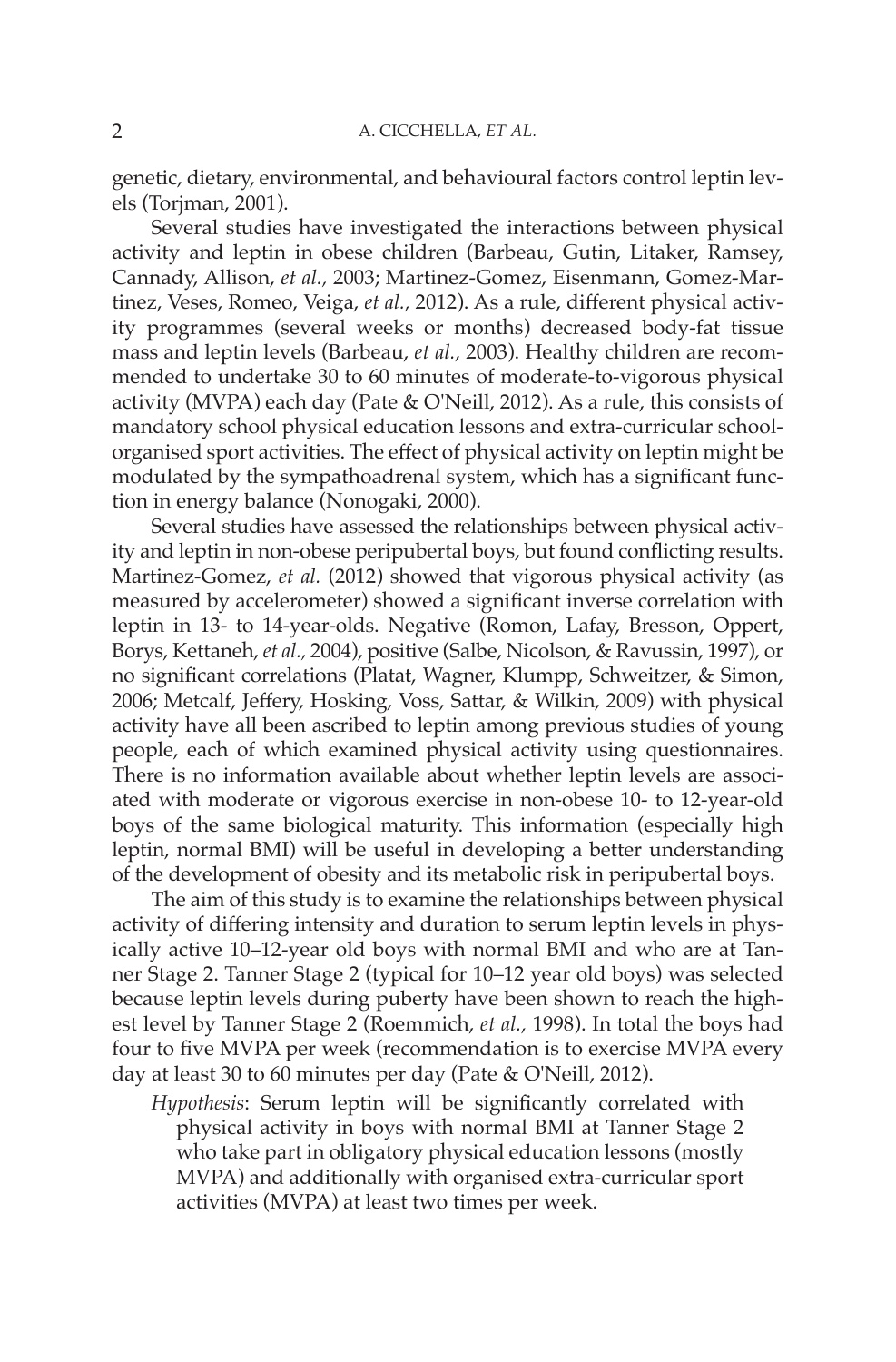### **METHOD**

## *Participants*

 In total, 94 healthy Caucasian boys ages 10 to 12 years participated in the study. The boys were from schools in the city and surroundings of Tartu, Estonia. The study is a part of a larger longitudinal study investigating anthropometry, body composition, bone mineral density, peak  $\mathrm{O}_2$  consumption, physical activity, and several hormones in the blood during development in puberty. Participants were selected from a wider pool of 374 boys who participated during the first year of a wider study, from which the sample was selected based on the following entry criteria: (1) normal BMI per Cole, Bellizzi, Flegal, & Dietz (2000), (2) regular participation in obligatory physical education lessons at school two to three times per week, as well as additional participation in organised extra-curricular sport activities for competitive purposes (sport schools, sport clubs, etc.) at least two times per week, and (3) Tanner pubertal Stage 2 (beginning of peripuberty), a selfassessment with an illustrated questionnaire evaluating pubic hair ( Tanner, 1962). The boys did not change their eating habits and were not taking any medications. As in a similar condition (normal BMI, physical activity level, Tanner stage) the leptin levels were relatively different. In connection with that, the boys were divided into three subgroups by leptin level: normal serum leptin ( $M \pm .5$  *SD,*  $n = 44$ , 1.2–3.9 ng/ml), low leptin ( $\leq M - .5$  *SD;*  $n = 31$ ,  $<$  1.2 ng/ml), and high leptin ( $\geq M + .5$  *SD*; *n* = 19,  $>$  3.9 ng/ml). This study was approved by the Medical Ethics Committee of the University of Tartu (Estonia). All parents and children were informed of the purposes and contents of the study, written informed consent was obtained from the parents before participation, and the children gave verbal consent.

### *Measures*

 Body height was measured to the nearest 0.1 cm using a Martin metal anthropometer. Body mass was measured with minimal closing with medical scale (A&D Instruments, UK, to the nearest .05 kg). BMI was calculated as the body mass (kg) divided by the square of body height  $(m<sup>2</sup>)$ .

 Boys reported their physical activity using a questionnaire from the Estonian Children's Personality, Behaviour, and Health Study (ECPBHS) ( Harro, Eensoo, Kiive, Merenäkk, Alep, Oreland, *et al.,* 2001 ) with minor adaptation (Lakka, Venäläinen, Rauramaa, Salonen, Tuomilehto, & Salonen, 1994; Kowalski, Crocker & Faulkner, 1997). The modified version of the questionnaire consists of eight questions about physical activity (Table 2); only the questions which directly connected with the aims of the study were administered.

 To measure leptin levels, blood samples were obtained after an overnight fast (confirmed by both parent and boys) from the antecubital vein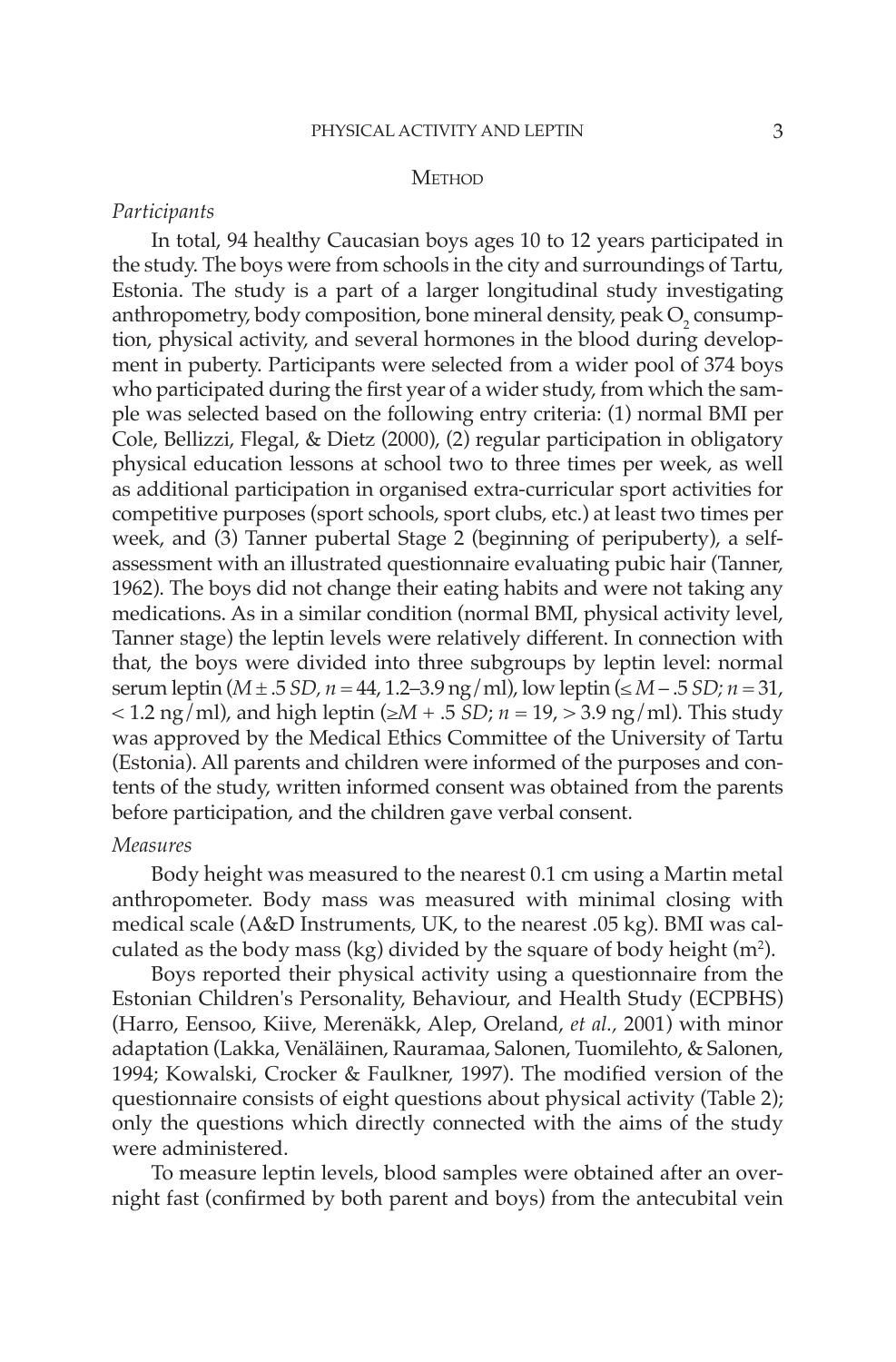with the participant in the sitting position between 8:00 and 9:00 a.m. The blood serum was separated and frozen at –80°C for later analyses. Leptin concentration was determined by ELISA sandwich method using a kit from Mediagnost GmbH, Rottingen, Germany. The inter- and intra-assay CVs were less than 10%.

## *Analyses*

 All statistical analyses were run using the SPSS (Version 14.0 for Windows, SPSS Inc., Chicago, USA). Descriptive statistics were calculated and diff erences between subgroups were analysed using ANOVA (LSD *post hoc* ). Partial correlations, controlling for BMI and body mass, were used to assess relations between leptin concentration and physical activity. The level of significance was set at  $p < .05$  for all statistical analyses.

### **RESULTS**

 Mean anthropometrical parameters and leptin levels are presented in Table 1. There were no statistically significant differences between groups in mean age. Body height was the highest in the high leptin group, compared with the low leptin group ( $p < .05$ ). Body mass, BMI, and leptin levels were significantly different between all three subgroups (Table 1).

| ANTHROPOMETRIC I ARAMETERS AND LEPTIN CONCENTRATION IN DOTS |                                  |      |                              |         |                                   |      |                                 |           |  |  |  |  |
|-------------------------------------------------------------|----------------------------------|------|------------------------------|---------|-----------------------------------|------|---------------------------------|-----------|--|--|--|--|
| Group                                                       | <b>Total Group</b><br>$(n = 94)$ |      | Low Leptin<br>Group $(n=31)$ |         | Normal Leptin<br>Group $(n = 44)$ |      | High Leptin<br>Group $(n = 19)$ |           |  |  |  |  |
|                                                             | М                                | SD.  | М                            | SD      | М                                 | SD   | М                               | <i>SD</i> |  |  |  |  |
| Age, yr.                                                    | 11.2                             | 0.7  | 11.0                         | 0.7     | 11.3                              | 0.7  | 11.1                            | .6        |  |  |  |  |
| Body height, m                                              | 1.47                             | 0.71 | 1.46                         | 0.82    | 1.48                              | 0.63 | 1.50+                           | .80       |  |  |  |  |
| Body mass, kg                                               | 37.5                             | 5.3  | 34.9                         | 4.7     | $37.4*$                           | 4.5  | $42.1*$                         | 5.4       |  |  |  |  |
| BMI, $\text{kg}/\text{m}^2$                                 | 17.2                             | 1.5  | 16.4                         | $1.1\,$ | $17.1*$                           | 1.3  | $18.7*$                         | 1.5       |  |  |  |  |
| Leptin, $ng/ml$                                             | 3.08                             | 2.76 | 0.86                         | 0.43    | $2.75*$                           | 0.81 | $7.47*$                         | 2.89      |  |  |  |  |

 TABLE 1 ANTHROPOMETRIC PARAMETERS AND LEPTIN CONCENTRATION IN BOYS

*Note.*  $\rightarrow$  "Significantly different from the low leptin group,  $p < .05$ . †Significantly different from the normal leptin group,  $p < .05$ .

Physical activity levels are presented in Table 2. There were no significant differences between the three groups. Serum leptin levels were correlated to various measures of physical activity; most comparisons were not significant. In the high leptin group only, serum leptin was correlated with moderate physical activity at least five times per week (each session at least 30 min, *r* = .61, *p* < .001).

### **DISCUSSION**

 Overall, the results did not support the hypothesis that leptin levels correlate with physical activity in this population, 10- to 12-year-old boys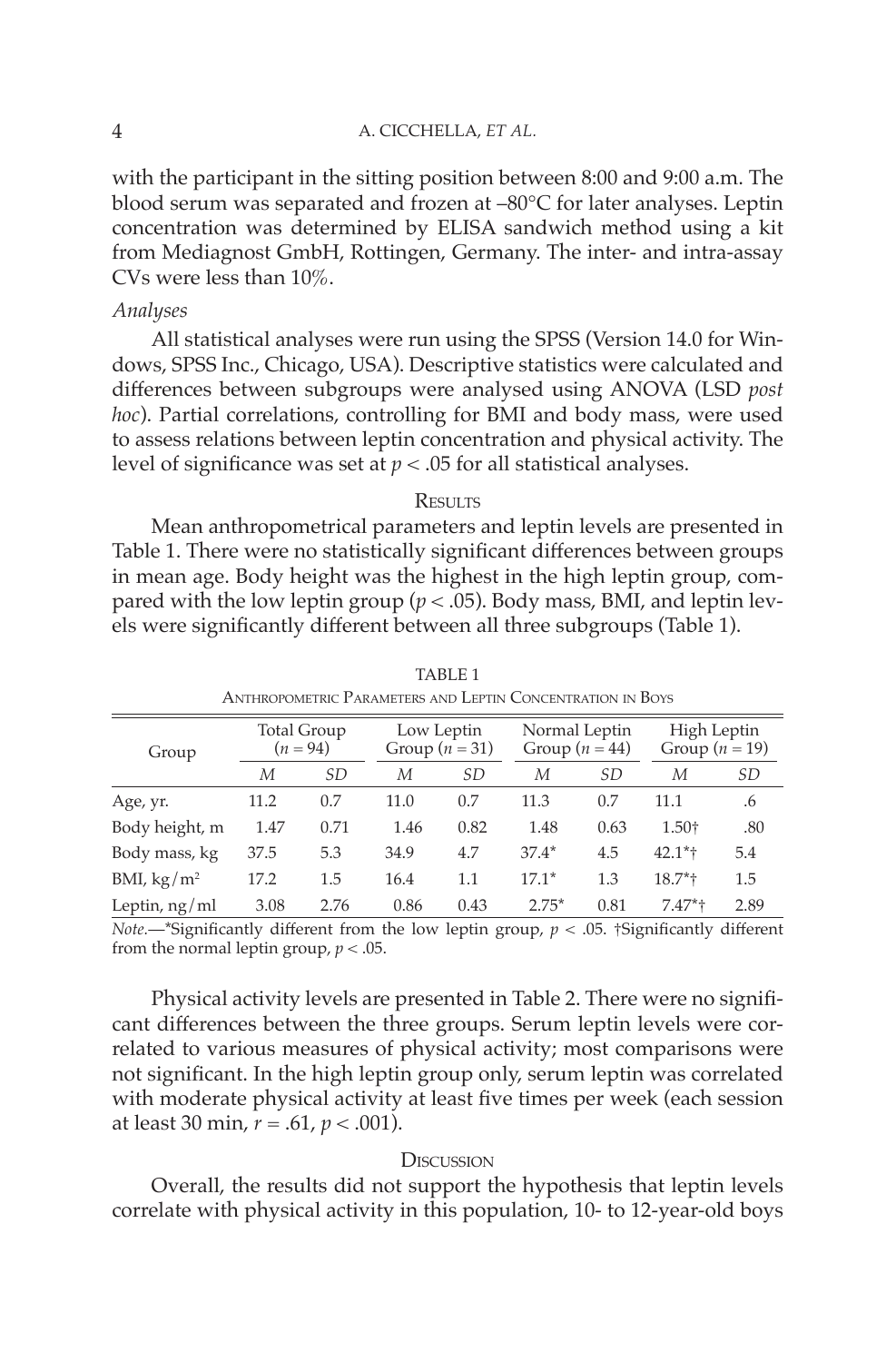| Question                                                                                                                                           | <b>Total Group</b><br>$(n = 94)$ |      | Low Leptin<br>Group ( $n = 31$ ) |      | Normal Leptin<br>Group $(n = 44)$ |      | High Leptin<br>Group ( $n = 19$ ) |      |
|----------------------------------------------------------------------------------------------------------------------------------------------------|----------------------------------|------|----------------------------------|------|-----------------------------------|------|-----------------------------------|------|
|                                                                                                                                                    | М                                | SD   | М                                | SD   | М                                 | SD   | М                                 | SD   |
| How many days last<br>week were you<br>physically active at<br>least 30 minutes per<br>day $(0 - 7)$                                               | 4.0                              | 1.4  | 4.2                              | 1.4  | 3.9                               | 1.5  | 3.9                               | 1.2  |
| Participation in official<br>PE lessons in school<br>last academic year<br>$(1-5)$                                                                 | 4.5                              | .5   | 4.5                              | .5   | 4.4                               | .5   | 4.6                               | .5   |
| How many months in<br>the last year did you<br>take part in outside<br>school sport sessions<br>in sport schools,<br>sport clubs, etc.<br>$(0-12)$ | 8.8                              | 2.9  | 8.1                              | 3.1  | 8.9                               | 2.9  | 9.4                               | 2.7  |
| How many times per<br>week did you take<br>part in organised<br>sport sessions $(0-7)$                                                             | 3.0                              | 1.0  | 3.0                              | .9   | 3.1                               | 1.2  | 3.1                               | .9   |
| What was the duration<br>of one organised<br>sport session (min.)                                                                                  | 78.5                             | 22.3 | 76.0                             | 17.7 | 77.5                              | 20.9 | 85.0                              | 30.7 |
| How frequently were<br>you active outside<br>school near your<br>home while play-<br>ing with friends, etc.<br>(times per week)<br>$(0-4)$         | 1.9                              | .7   | 1.8                              | .7   | 1.9                               | .8   | 1.9                               | .6   |
| Was your moderate<br>physical activity last<br>week equal to or<br>higher than at least<br>30 minute sessions 5<br>times per week<br>(1–yes, 2–no) | 1.4<br>yes 56,<br>no 38          | .5   | 1.4<br>yes 19,<br>no 12          | .5   | 1.4<br>yes 25,<br>no 19           | .5   | 1.3<br>yes 12,<br>no 7            | .5   |
| Was your vigorous<br>physical activity last<br>week equal to or<br>higher than at least<br>30 minute sessions 3<br>times per week<br>(1–yes, 2–no) | 1.1<br>yes 78,<br>no 16          | .3   | 1.1<br>yes 27,<br>no 4           | .3   | 1.2<br>yes 36,<br>no 8            | .4   | 1.1<br>yes 15,<br>no 4            | .3   |

 TABLE 2 PHYSICAL ACTIVITY PARAMETERS IN BOYS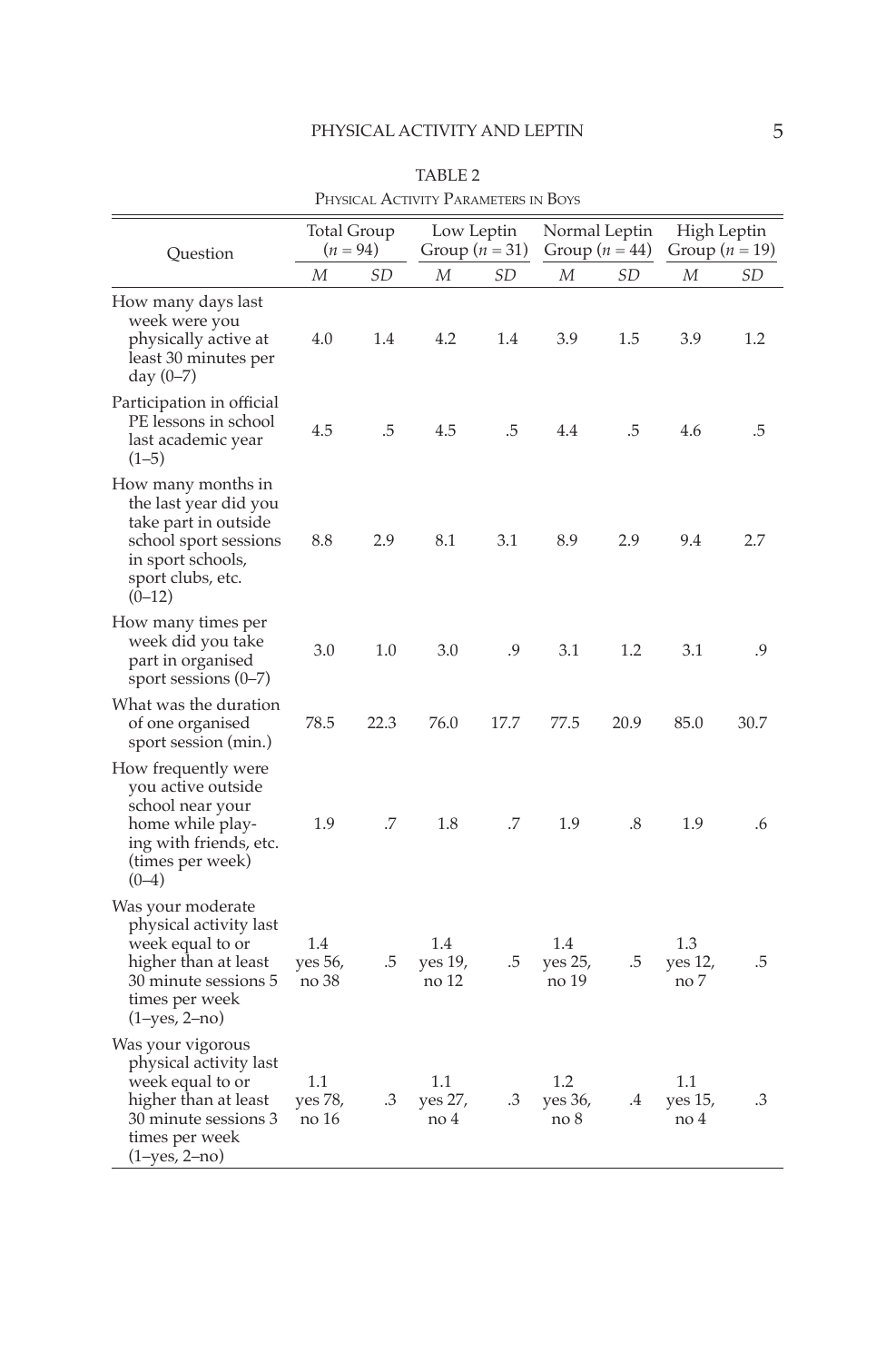with normal BMI, Tanner Stage 2 puberty, who participated in moderate-to-vigorous physical activity for a total of four to five times per week. However, in the high leptin group, only regular moderate exercise at least five times per week, with at least a 30-min. session each time, was associated with leptin levels.

There was no significant correlation between leptin and participation in organised sport outside of school. Previously, it is known that only moderate-to-vigorous physical activity (MVPA) was correlated with serum leptin levels in 13- to 17-year-old adolescents ( Martinez-Gomez, *et al.,* 2012 ) and a mixed group of 8- to 11-year-old girls with obesity or normal body mass ( Belcher, Chou, Nguyen-Rodriguez, Hsu, Byrd-Williams, McClain, *et al.,* 2013 ). The current sample's participation in organised sport probably was exercise of sufficiently vigorous intensity; however, the boys participated in different sport events, such as basketball, volleyball, soccer, etc., and were too young to specialise in only one sport. Therefore, the extracurricular training consisted more or less of different sport games, elementary sport-specific exercises, technique, etc., compared to official physical education lessons, which generally are moderate-to-vigorous physical activities. This may not have been enough to observe statistically significant relationships between serum leptin and physical activity. High intensity physical activity influences leptin levels, in part, because physical activity *per se* is a metabolic regulator for several hormone (insulin/insulin resistance) sensitivities, which could consequently affect leptin levels (Jimenez-Pavon, Ortega, Artero, Labayen, Vicente-Rodriguez, Huybrechts, *et al.,* 2012). In contrast, moderate intensity physical activity results in reduced abdominal fat for leptin synthesis (Racette, Coppack, Landt, & Klein, 1997). It is possible that, in this study, regular physical activity decreased body fat mass in at least some boys; however, leptin levels remained high. One concern is that cessation of regular exercise by boys with high leptin levels may result in an increase of body mass, further increasing leptin levels and increasing fat deposition.

 It is well known that there are large variations in serum leptin levels among individuals with similar BMI through childhood and adolescence (Clayton, Gill, Hall, Tillmann, Whatmore, & Price, 1997). This was also observed in the current sample. In connection with this observation, the sample was divided into three subgroups by leptin level, using one standard deviation above and below the mean as the criterion. It was interesting that the only significant correlation was found in the high leptin group, between leptin levels and moderate physical activity in 30-min. sessions at least five times per week. Interestingly, in this high leptin group were only sport participants who were tall and whose body-fat mass was probably relatively high. They were taller, heavier, and their BMI was higher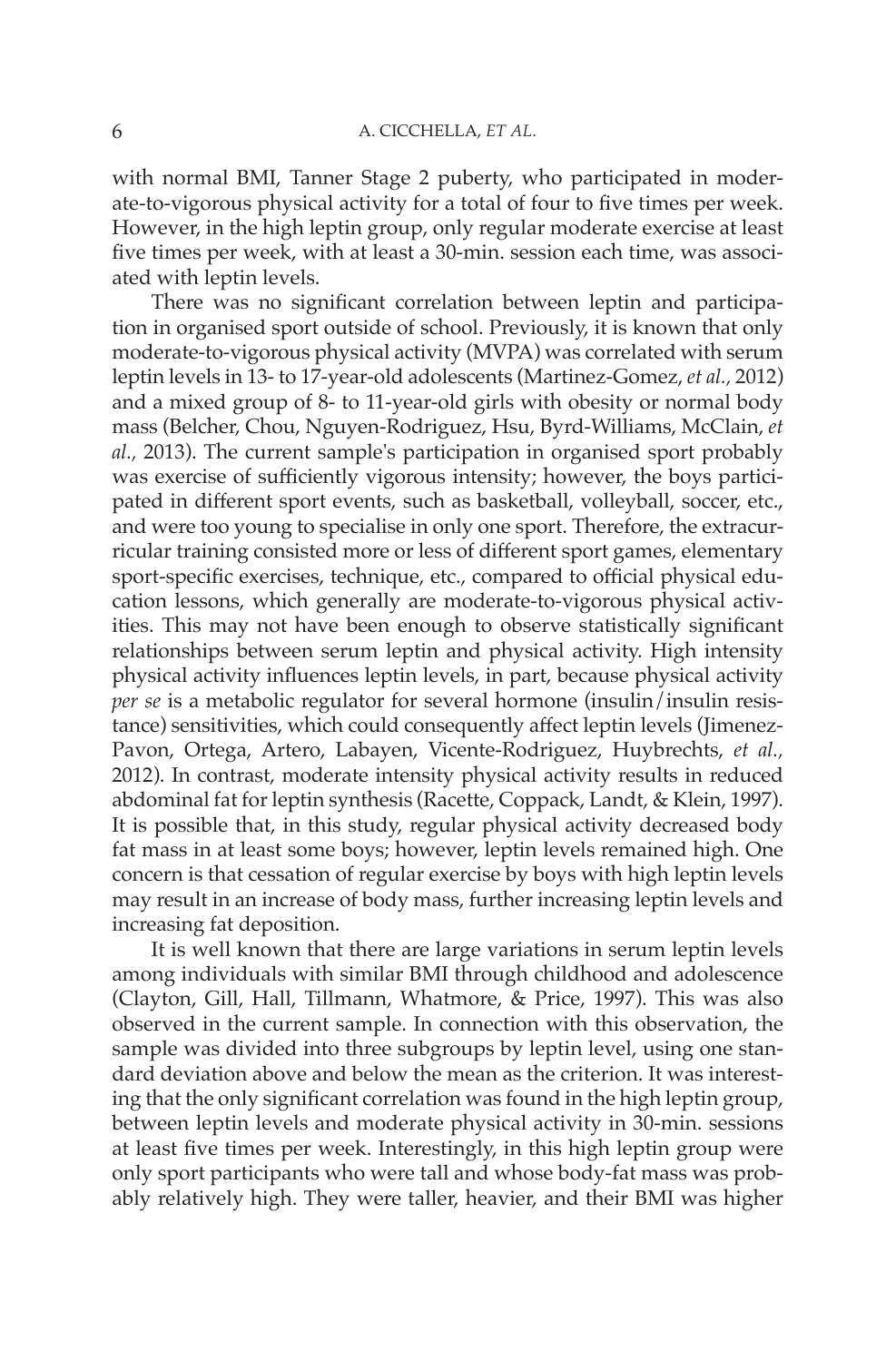than those of other groups (Table 1). During puberty, leptin concentration reaches a peak at Tanner Stage 2 for boys (Roemmich, et al., 1998; Romon, *et al.*, 2004). This is one of the explanations for the concentration being very high, especially in the high leptin group. For some physically active slim boys on the low leptin group, the proximity threshold may have hampered detection of the effects of physical activity on leptin concentration ( Romon, *et al.,* 2004 ).

# *Limitations and Conclusions*

Some limitations of the study merit consideration. The first is the cross-sectional design, which leaves many questions about the causalities involved. Second, there may be a relatively high rate of error from the use of self-reported physical activity. Third, the results are valid only for a very select group of 10- to 12-year-old boys (physically active, normal BMI, and Tanner Stage 2) from one city and the surrounding area. Using self-assessed Tanner stage is a routine and frequently employed sexual maturation parameter, with the possibility of relatively high error. Better parameters such as wrist x-rays or blood testosterone concentration measurements are more accurate.

For the first time, the correlation between physical activity and serum leptin concentrations were studied in non-obese, healthy, peripubertal boys. It appears that if leptin levels are high in boys with normal BMI, then very vigorous physical activity is not necessary to lower leptin levels. The novelty of this study is that significant correlations between physical activity of moderate intensity and leptin levels were observed in boys with high leptin levels. For boys with normal BMI whose leptin levels are elevated, it is enough to exercise regularly at moderate intensity. It is necessary to discover the reasons why leptin levels may be elevated, and whether this is associated with a higher risk of overweight in the future.

 Correlations between physical activity and serum leptin levels are weak in this study. Only regular moderate physical activity correlated significantly with leptin levels, and only in the high leptin group. Relatively intensive sport participation outside school and taking part in obligatory physical education lessons were not significant factors in leptin levels.

#### REFERENCES

- BARBEAU, P., GUTIN, B., LITAKER, M. S., RAMSEY, L. T., CANNADY, W. E., ALLISON, J., LEMMON, C. R., & OWENS, S. (2003) Influence of physical training on serum leptin in obese youth. *Canadian Journal of Applied Physiology*, 28, 382-396.
- BELCHER, B. R., CHOU, C. P., NGUYEN-RODRIGUEZ, S. T., HSU, Y. W., BYRD-WILLIAMS, C. E., MCCLAIN, A. D., WEIGENSBERG, M. J., & SPUIJT-METZ, D. (2013) Leptin predicts a decline in moderate to vigorous physical activity in minority female children at risk for obesity. *Pediatric Obesity*, 8, 70-77.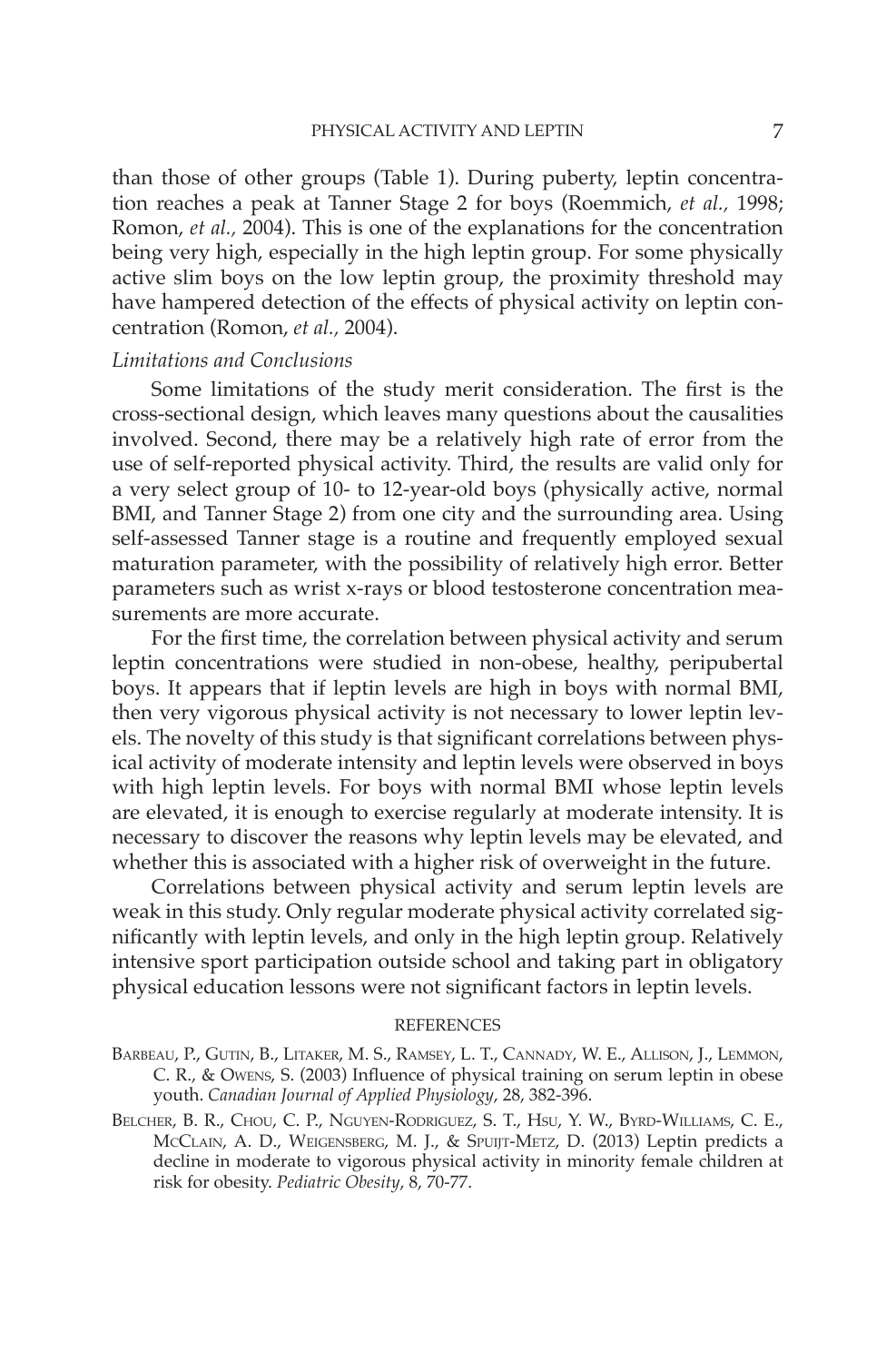- CLAYTON, P. E., GILL, M. S., HALL, C. M., TILLMANN, V., WHATMORE, A. J., & PRICE, D. A. ( 1997 ) Serum leptin through childhood and adolescence . *Clinical Endocrinology* , 46, 727-733.
- COLE, T. J., BELLIZZI, M. C., FLEGAL, K. M., & DIETZ, W. H. (2000) Establishing a standard definition for child overweight and obesity worldwide: international survey. Brit*ish Medical Journal*, 320, 1240-1243.
- HARRO, M., EENSOO., D., KIIVE, E., MERENÄKK, L., ALEP, J., ORELAND, L., & HARRO, J. (2001) Platelet monoamine oxidase in healthy 9- and 15-years old children: the effect of gender, smoking and puberty. *Progress in Neuro-psychopharmacology & Biological Psychiatry* , 25 , 1497 - 1511 .
- JIMENEZ-PAVON, D., ORTEGA, F. B., ARTERO, E. G., LABAYEN, I., VICENTE-RODRIGUEZ, G., HUY-BRECHTS, I., MORENO, L. A., MANIOS, Y., BEGHIN, L., POLITO, A., DE HENAU, W. S., SJÖSTRÖM, M., CASTILLO, M. J., GONZALEZ-GROSS, M., & RUIZ, J. (2012) Physical activity, fitness, and serum leptin concentrations in adolescence. *Journal of Pediatrics*, 160, 598-603.
- KOWALSKI, K. C., CROCKER, P. R. E., & FAULKNER, R. A. (1997) Validation of the Physical Activity Questionnaire for Older Children. *Pediatric Exercise Science*, 9, 174-186.
- LAKKA, T. A., VENÄLÄINEN, J. M., RAURAMAA, H. R., SALONEN, R., TUOMILEHTO, J., & SALONEN, J. T. (1994) Relation of leisure-time physical activity and cardiorespiratory fitness to the risk of acute myocardial infarction. *New England Journal of Medicine* 330, 1549-1554.
- MARTINEZ-GOMEZ, D., EISENMANN, J. C., GOMEZ-MARTINEZ, S., VESES, A., ROMEO, J., VEIGA, O. L., MARCOS, A., & AFINOS STUDY GROUP. (2012) Associations of physical activity and fitness with adipocytokines in adolescents: the AFINOS Study. *Nutrition*, *Metabolism, and Cardiovascular Diseases* , 22 , 252 - 259 .
- METCALF, B. S., JEFFERY, A. N., HOSKING, J., VOSS, L. D., SATTAR, N., & WILKIN, T. J. (2009) Objectively measured physical activity and its association with adiponectin and other novel metabolic markers: a longitudinal study in children . *Diabetes Care* , 32 , 468-473.
- NONOGAKI, K. (2000) New insights into sympathetic regulation of glucose and fat metabolism . *Diabetologia* , 43 , 533 - 549 .
- PATE, R. R., & O'NEILL, J. R. (2012) Physical activity guidelines for young children: an emerging consensus. Archives of Pediatrics & Adolescent Medicine, 166, 1095-1096.
- PLATAT, C., WAGNER, A., KLUMPP, T., SCHWEITZER, B., & SIMON, C. (2006) Relationships of physical activity with metabolic syndrome features and low-grade inflammation in adolescents. *Diabetologia*, 49, 2078-2085.
- RACETTE, S. B., COPPACK, S. W., LANDT<sub>r</sub>, M<sub>1</sub> & KLEIN, S. (1997) Leptin production during moderate-intensity aerobic exercise. *Journal of Endocrinology and Metabolism*, 82, 2275 - 2277 .
- ROEMMICH, J. N., CLARK, P. A., BERR, S. S., MAI, V., MANTZOROS, C. S., FLIER, J. S., WELTMAN, A., & ROGOL, A. D. (1998) Gender differences in leptin levels during puberty are related to the subcutaneous fat depot and sex steroids . *American Journal of Physiology* , 275 , E543 - E551 .
- ROMON, M., LAFAY, L., BRESSON, J. L., OPPERT, J. M., BORYS, J. M., KETTANEH, A., & CHARLES, M. A. ( 2004 ) Relationships between physical activity and plasma leptin levels in healthy children: the Fleurbaix–Leventie Ville Sante II Study . *International Journal of Obesity and Related Metabolic Disorders* , 28 , 1227 - 1232 .